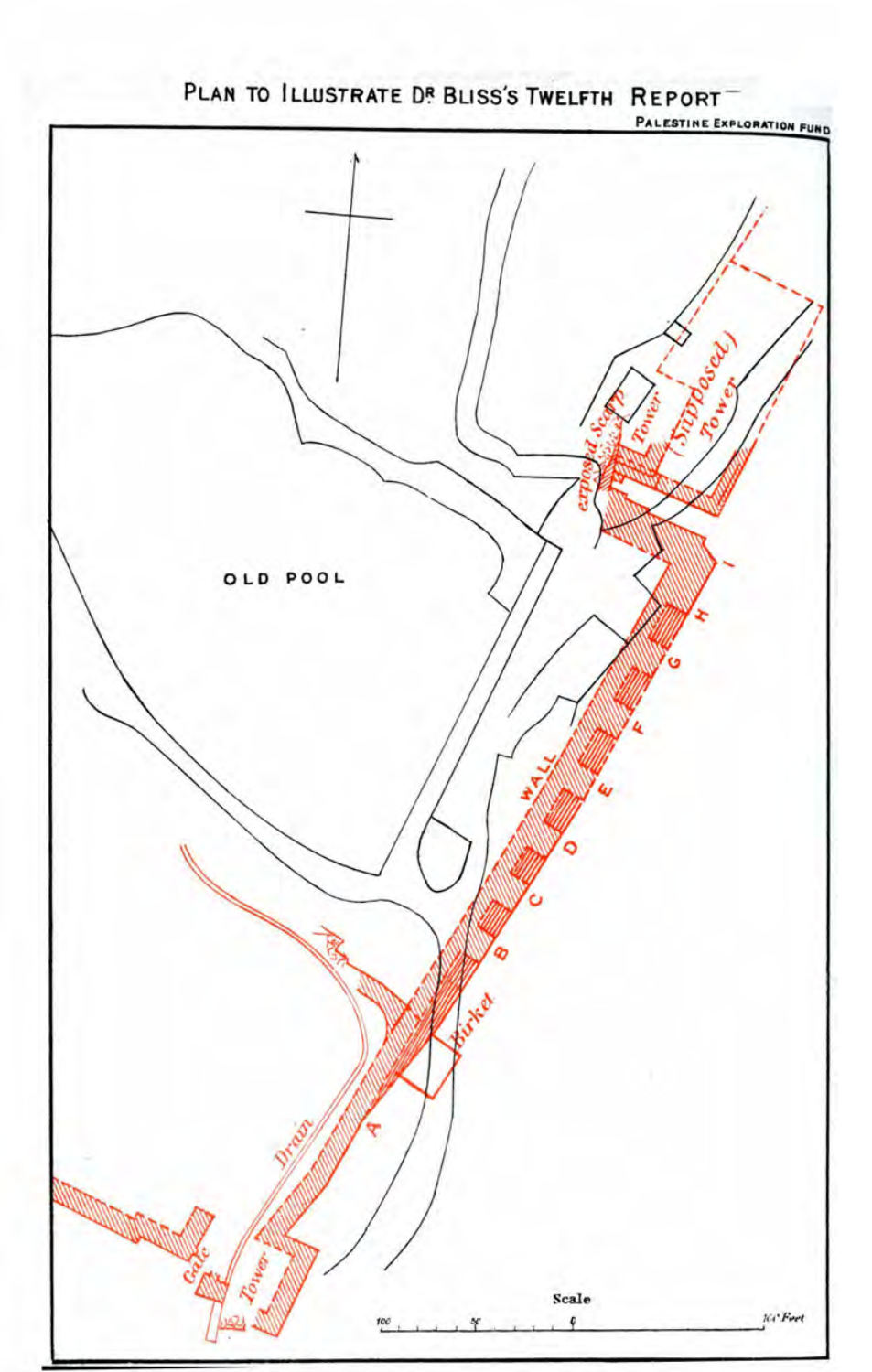## TWELFTH REPORT ON THE EXCAVATIONS AT JERUSALEM.

## ·By F. J. BLISS, Ph.D.

THE last two reports, while describing important remains found and followed during our search for the city wall, threw little light on the position of the wall itself. The present report, however, concerns itself chiefly with that matter, and adds considerably to our knowledge qf it. The whole question will not he clear till we have fitted together the different pieces of the puzzle, but the bit last discovered promises to be one of .tbe most important of the lot.

In the last *Quarterly* I mentioned that we had found the angle of the wall crossing the Tyropœon below the Old Pool, but no particulars were<br>given, as the excavation was at that time incomplete. The wall at this given, as the excavation was at that time incomplete. corner may now be described. In order to connect it with what has gone before, a brief recapitulation will be in place. From the Protestant cemetery to a point outside the Old Pool at Siloam a city wall had been traced, passing during its course under the Jewish cemetery. For a distance of 100 yards (in a field south of Bab Neby Daud) the line was found to be double : that is, the lower wall was buried by *débris* upon which the later wall was built, on a slightly different line. The lower line was chiefly characterised by bossed masonry ; the upper line by smooth. I affirmed (perhaps with an ardour more archaeological than scientific) that the line running down to Siloam was "certainly" the older, furnishing, as I supposed, an adequate explanation which, however, I seem not to have made entirely clear. For on p. 169 of the *Quarterly* for April, 1896, Colonel Conder says : " While agreeing .with Dr. Bliss that the wall now found *(i.e.,* the lower wall where the line is double) is probably Jewish. I am not aware of any facts adduced by him (p. 14) to show that it 'certainly ran down to Siloam.' The masonry· there found by Dr. Güthe was very clearly Byzantine, and would have belonged to the wall of Eudoxia."

. . The facts were adduced on p. 11 of the January *Quarterly* for ·1895. For some distance west of the Jewish cemetery the wall was destroyed, but the wall found entering the cemetery, emerging from the .cemetery at the second gate, and crossing the valley, was characterised by bossed masonry, the peculiar smooth work of the upper line being .entirely absent. Accordingly-while withdrawing the word "certainly "-I still assume, as the most probable explanation, that it was the lower line-(seenbefore to have been characterised by bossed masonry) that ran on to Siloam. For the absence of the smooth masonry near the cemetery and on to Siloam I have given two possible explanations: either -the old wall was in such good preservation that it needed only to be repaired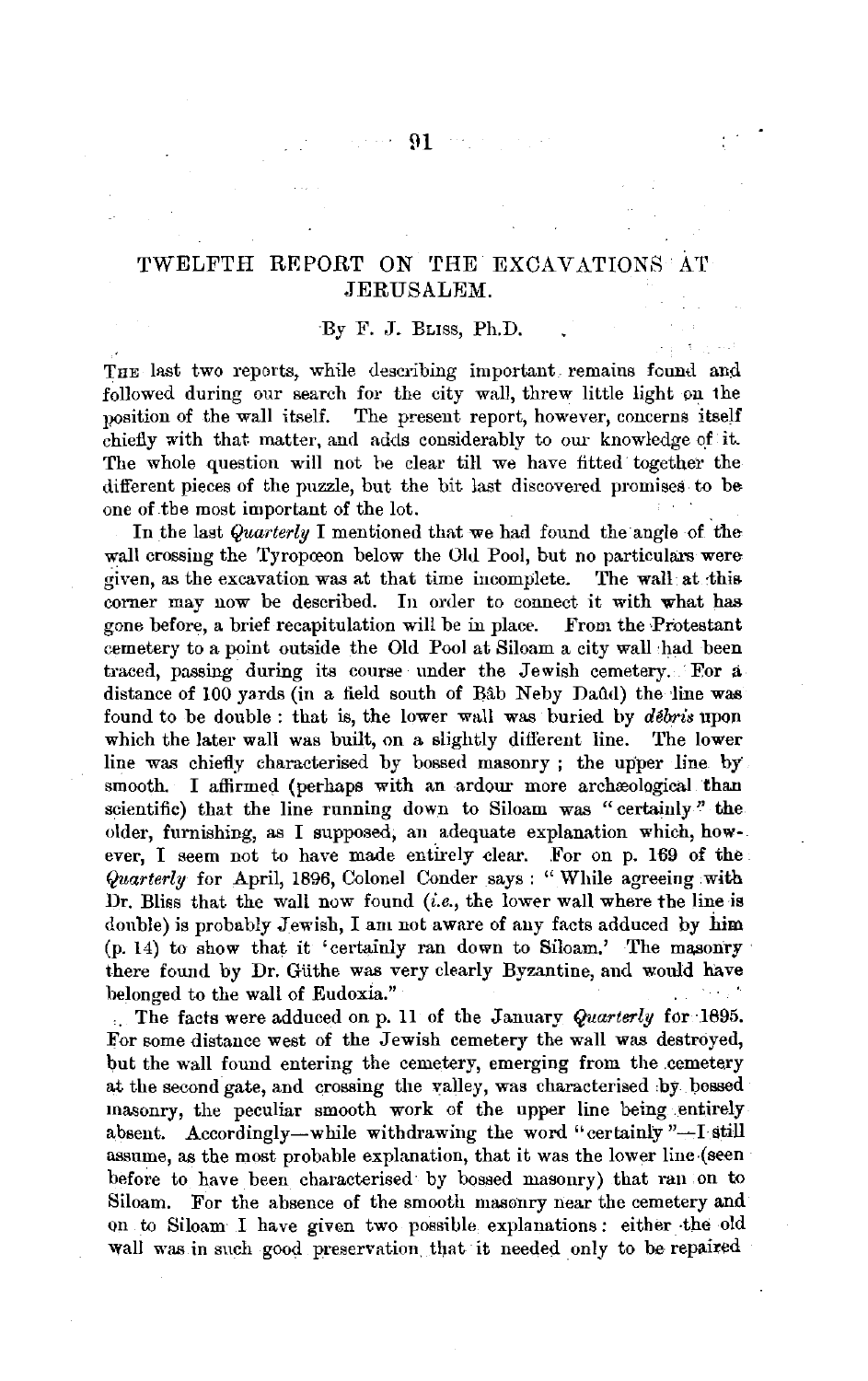the smooth stones of the reparation having since disappeared, or else the later line had diverged from the earlier at some point west of the cemetery. Colonel Conder's reference to the Byzantine masonry discovered by Dr. Giithe at Siloam is not to the point, as it does not happen to exist on the line of wall we are describing, but occurs on a wall branching off from this line before it crosses the Tyropoeon valley.

I must now refer the reader to the plan accompanying the Sixth Report, published in October, 1895, on which is shown the wall from the second gate to the point where it was traced crossing the mouth of the Tyropoeon below the Old Pool. From the point B on, the wall shows signs of two distinct periods. The earliest is the line BK, from which at E, **F,** and I there advance buttresses, resting on a base-wall projectiug in a line with their faces. The later period is represented by the line  $BJ$ , and was explained as follows : $-$ "The first wall fell into ruins beyond the noint  $B$ , but the buttresses and the base-wall remained. When the the point B, but the buttresses and the base-wall remained. wall came to be repaired advantage was taken of these solid remains, the base-wall between the buttresses was carried up to the top, completing an uubroken face of wall, and this new line, at I, 12 foet outside the old line, was carried back to B, with a gradually diminishing distance between the two lines, till they met at B" (p. 311). A third period was indicated hy a rough retaining wall of pocked stones (not figured on the plan, but shown in the sections), which was rendered necessary by the dangerous forward bulging of the wall owing to pressure of water from the Pool. On the present plan, the point of divergence  $B$  is represented by the letter A, and the first two periods are distinguished from each other hy a difference in hatching.

Work on this wall was temporarily abandoned in August, 1895, as we were obliged to concentrate our forces on the excavations at the top of the hill. But in early winter we opened a shaft at H, finding the wall at a depth of 36 feet. Though we came upon masonry, no clear connection was established with the former line, and finally the rains compelled us to close up the shaft. Fortunately the land belongs, to our friends the Khaldi, and we were not obliged to fill it up, but only to board it over at the mouth. In the autumn of 1896 we recommenced work there, and the line GI was clearly established. A glance at elevation HI will show that in the shaft nine courses of stones were observed. For seven courses from the rock the wall consists of rough rubble set without lime, and having a distinct batter. These run on heyond H. The eighth and ninth courses are of well-dressed, well-set stones, also without lime. The top course, being here ruined, does not run on to H. But the eighth course does thus run on, forming a return angle at H, the corner stone being bossed on two sides. In line with this fine eighth course, a rubble course runs on beyond H, resting ou the battered seven courses below. (For the sake of avoiding confusion this is not represented on the elevation.)

Here, then, we find the same state of things as occurred in this same wall traced to the south-west in 1895. The double-bossed stone at **H**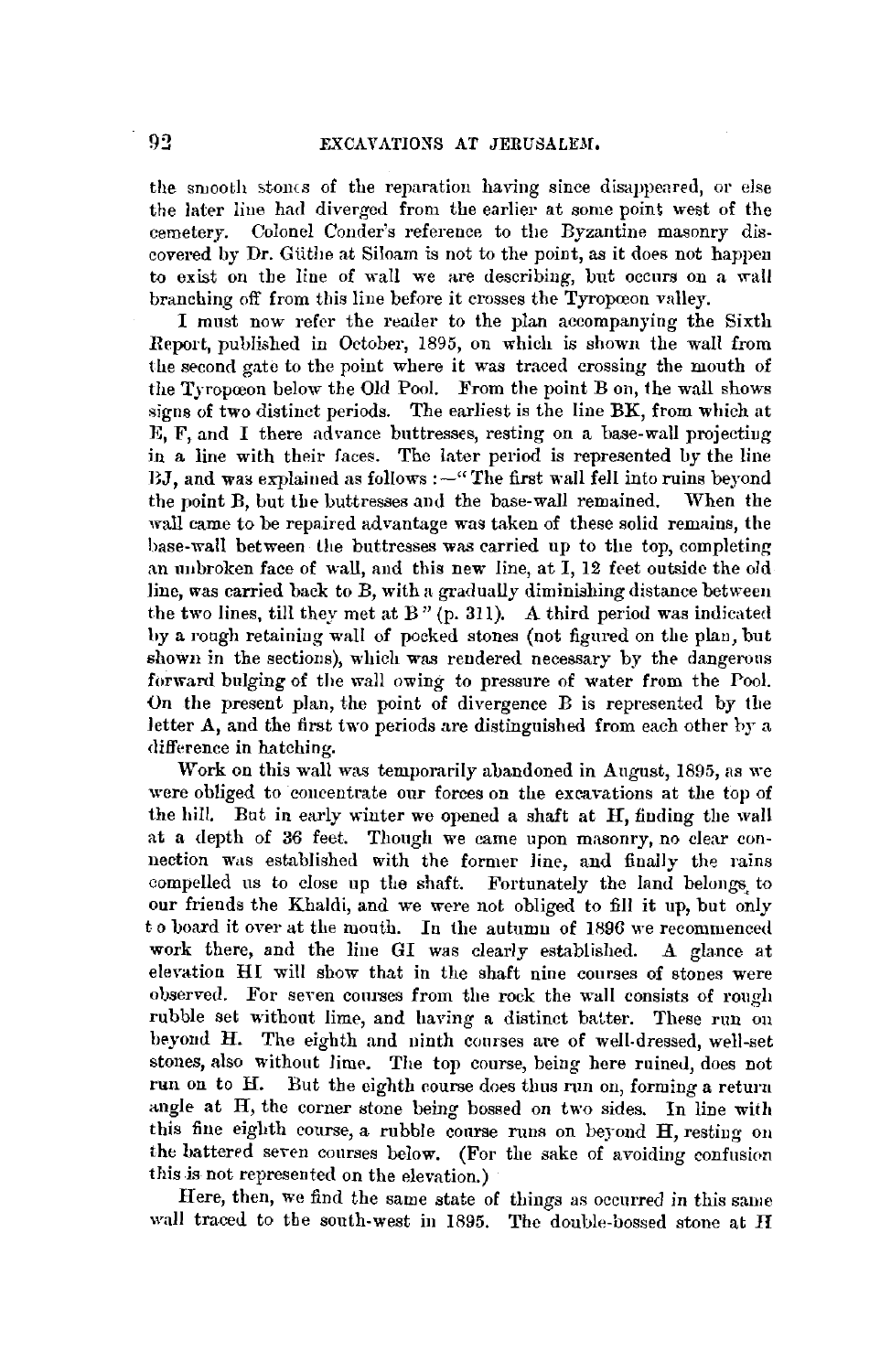$\frac{1}{2} \sum_{i=1}^{n} \frac{1}{2} \sum_{j=1}^{n} \frac{1}{2} \sum_{j=1}^{n} \frac{1}{2} \sum_{j=1}^{n} \frac{1}{2} \sum_{j=1}^{n} \frac{1}{2} \sum_{j=1}^{n} \frac{1}{2} \sum_{j=1}^{n} \frac{1}{2} \sum_{j=1}^{n} \frac{1}{2} \sum_{j=1}^{n} \frac{1}{2} \sum_{j=1}^{n} \frac{1}{2} \sum_{j=1}^{n} \frac{1}{2} \sum_{j=1}^{n} \frac{1}{2} \sum_{j=1}^{n$ 

represents the return angle of a buttress, similar to the buttresses at B, C, and D. The seven lower courses are part of the base-wall found before to project in a line with the buttress-faces. The rough work beyond the double-bossed stone represents the reparation, when the spaces between the buttresses were filled in by carrying up the base-wall to the top, thus completing an unbroken line across the valley. At  $H$ we tunnelled at right angles with the line of wall to ascertain its thickness. As the rock rises rapidly the work here was somewhat difficult. The total breadth was found to be 19 foet. As in the cases of the other buttresses, the internal angles were not clear (which is not strange, in view of the fact that the original wall was damaged and repaired), but, assuming the original wall to have had the usual thickness of 8 feet, there remain 11 feet for the projection of this buttress. This is about the same projection as the remains of the other buttresses indicated. When the pressure of the water in the Old Pool demanded a strengthening of the wall, by the filling in of the spaces between the buttresses, the total thickness of the dam came to be 19 feet.

The identity of the wall described at this corner with that excavated in 1895 is further proved by a detailed examination. In both cases the base-wall has a batter. The masonry of the buttresses is also the same: a mixture of drafted and plain-faced stones. The bosses project from  $1\frac{1}{2}$  to 6 inches, the margins are worked by chisel-draft, but in a very few cases on the stones of the last discovered buttress the comb-pick has been used. In both cases the absence of lime was noted. In describing the buttresses discovered in 1895 I remarked that it was impossible to tell the character of the setting, as the joints were wrenched apart by pressure, causing the whole face to bulge forward.' The corner buttress HI preserves a perpendicular face, and a fine jointing is observed in the setting of the stones. As the wall here does not bulge forward there was no need of carrying the rough outer retaining wall to this point; at any rate, no such wall was found here. However, in front of HI there was masonry so ruined that we could make nothing of it, but as it was not bonded into the main wall it is clearly some later addition. As the wall at HI is proved to be identical with the wall discovered before, we have dotted in the part not excavated, assuming the buttresses E,  $F$ , and G.

The corner buttress HI is interesting. A few feet to the right of the shaft *(see* elevation HI) the last two stones of the top course drop, and appear to be set on end, being shifted from their original position. Beyond these only roughly-squared, quarry-picked stones carry on the line to the corner I, where bossed stones would be expected, if anywhere. Turning the corner, we tunnelled along the line  $I\bar{J}$  at an obtuse angle with  $I\overline{H}$  *(see key plan)* to the point J, where a projection of 18 inches occurs. To the left of the projection *(see elevation IM)* the two top To the left of the projection (see elevation IM) the two top courses are of well-squared picked stones. Work had here become

<sup>1</sup> See " Specimen at F," *Quarterly* for 1895, p. 310.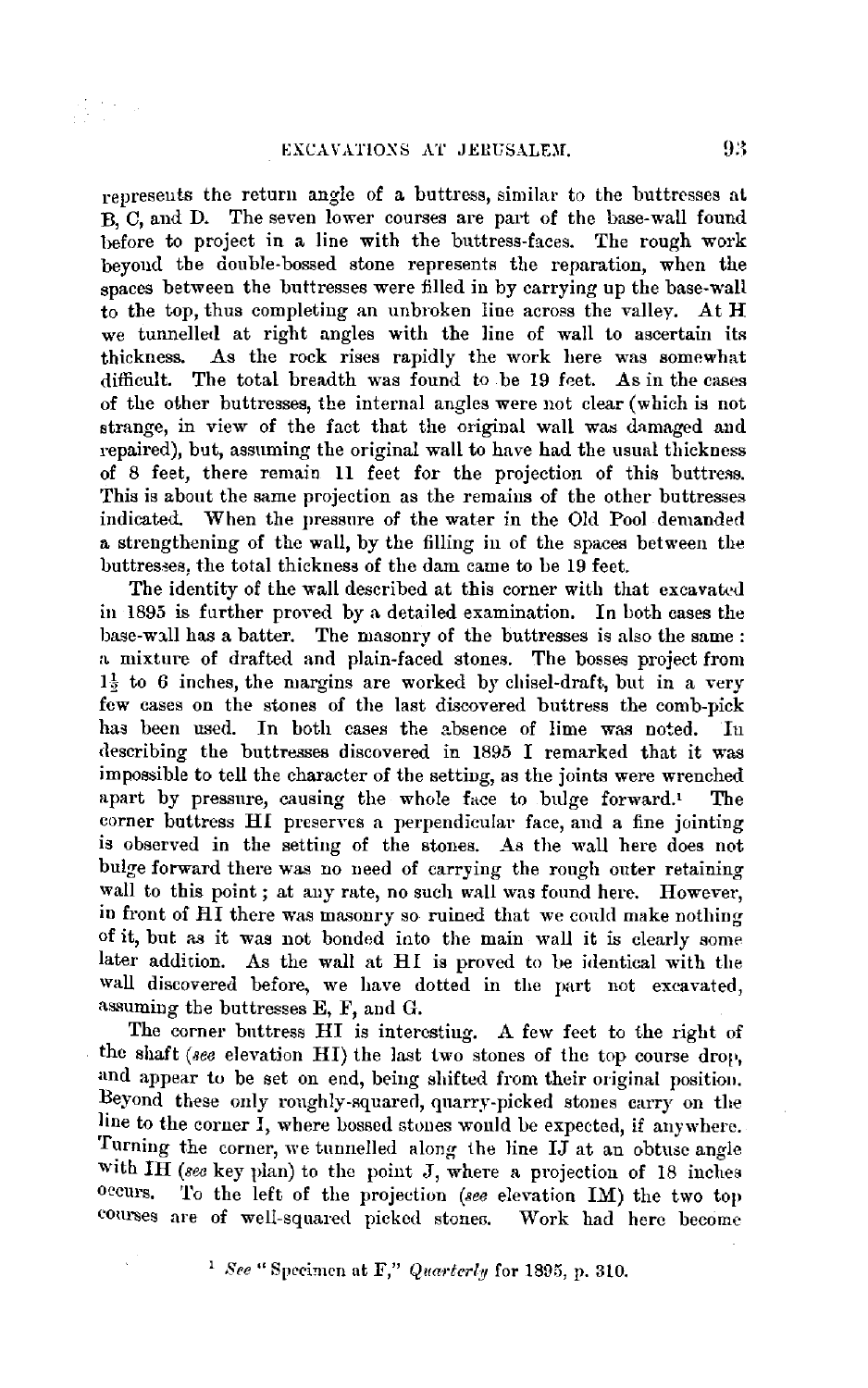exceedingly slew, owing to a mass of consolidated stuff glued against the wall, a sort of natural cement more difficult to break up than ·the solid rock. Accordingly we decided to approach the wall at a point higher up. In the new shaft were observed four courses of bossed stones, similar in height and dressing to the bossed stones at H. At J these were seen to project. 18 inches from the continuing line of wall, immediately above the similar projection in the rough masonry, as seen in the tunnel below, but the bossed courses are broken off irregularly, not forming a comer, clear sign of a reparation. The similarity of the bossed work at H and J show that these represent the original work. In other words, the north-east corner of the original buttress had been ruined and repaired, the reparation having altered the shape of the corner, which probably first followed the dotted lines formed by a projection of HI and KJ. The stones of the reparation in the upper tunnel are smaller than the original bossed-stones, and are plain-faced, picked, and well squared, similar to the two top courses below.

The bossed work continues to the right of the shaft for a few feet, when it ceases, the wall running on in the same line but in rough rubble to K, where another projection occurs, this time of 22 inches. Built upon this projecting liue of rubble we find a class of masonry quite different from anything seen before in this excavation. Five courses were seen in a shaft opened here. The stones are small, varying in height from  $9\frac{1}{2}$  to  $H_4$  inches. They are set in lime, with fairly uniform joints. As to dressing, they are plain-faced and comb-picked, a few having chiselpicked centres but no projections-a favourite method of dressing in modern Jerusalem architecture. The courses have back-sets, varying from  $1\frac{1}{4}$  to  $2\frac{1}{2}$  inches. Owing to the rude nature of the rubble foundation and to this back-setting, the upper masonry falls generally into line with JK, thus couuterbalauciug the lower projection. At L there occurs another projection of 2 feet in the rubble, which runs on to *M* in an even rnder condition than observed before. It is here set in cement. At M the line LM butts up against the wall NP, which runs back of it for about 2 feet towards N, where NP is ruined. At NP we seem to have returned to the original line, the angle having been where a projection of ,JK would meet NP. In height the courses are identical with the original work at J and H, bnt they are less evenly set. In the top bed of the upper course lime was observed on a single stone, but no signs of lime were found below. The stones are mainly plain-faced (as are some along the line HI) and rough-picked, two having slightly projecting centres. As the few courses remaining at NP are built up against the rock it would have been impossible to recover its thickness had it not been for the conduit, 9 feet high, which breaks through the rock at right angles. NP is here built solidly back into this conduit, showing an inner face; hence the thickness could be measured and was found to be 8 feet.

Near P the wall butts up against the rock, but in the same line, just beyond, the top of the exposed natural rock is cut out in the form of beds for stones, which show how the face of the wall ran on. Five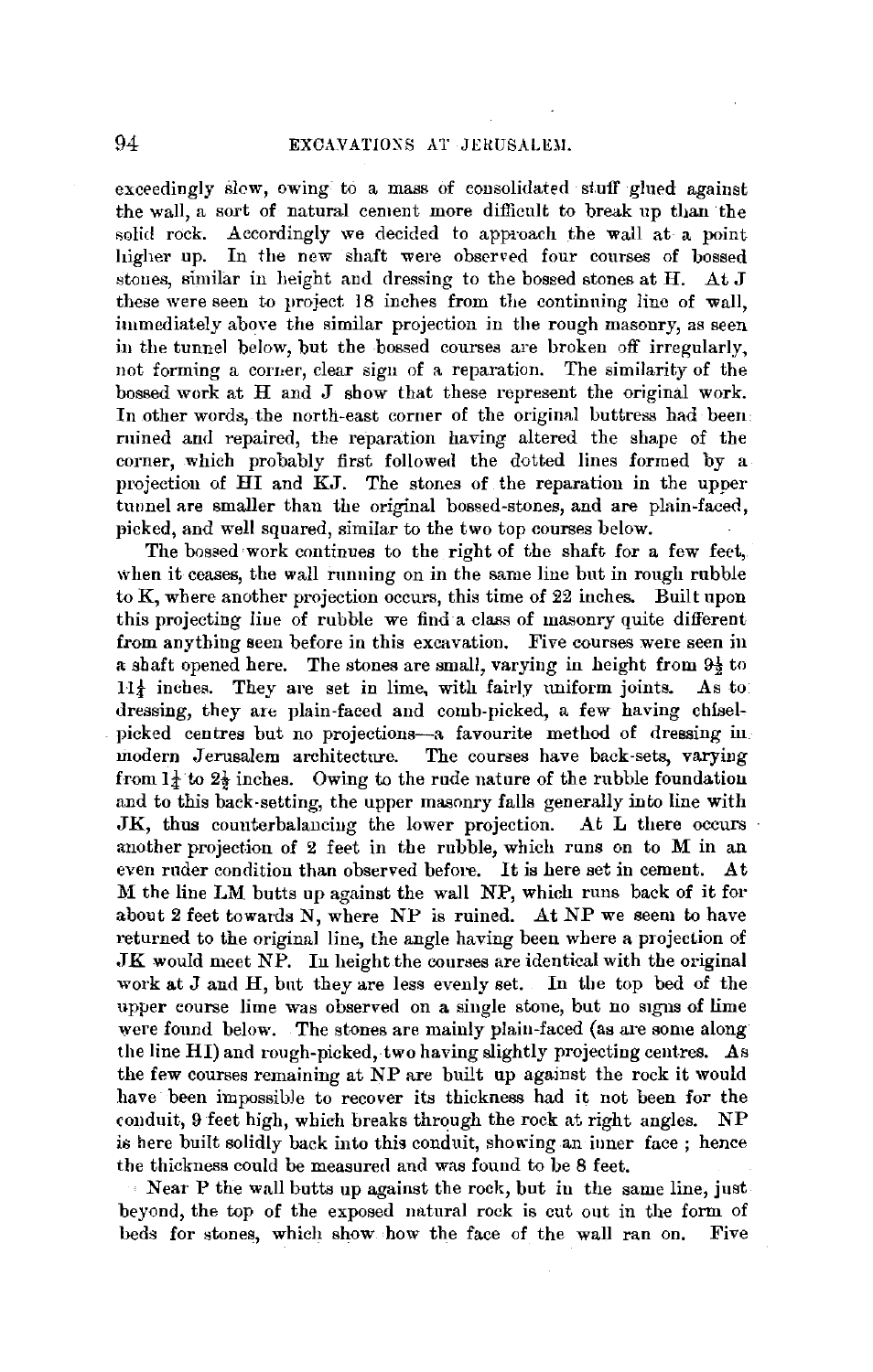such beds may be seen on elevation NP. This is a most important point, as it proves that the wall was carried fairly up the eastern hilL The presumption is strong that it ran on to meet Warren's Ophel Wall.

Similar beds occur along the top of the *scarped* rock, so far back from the face of the wall at *N* to permit of our supposing that they served for the stones of the inner face of the wall. Another supposition will be mentioned later. At  $T$  the stones of the wall NP are cut diagonally At T the stones of the wall NP are cut diagonally to let in a small buttress, the purpose of which is mysterions.

We have now to consider the wall TR *(see* key plan). This advances at about right angles from the wall NP, which, however, nms *back* of TR, sure proof that the latter is an addition. The face of TR consists of masonry similar to that found at  $K$ , but the height of the courses is greater, averaging 13 inches instead of  $10\frac{1}{2}$ . The stones are well set in lime, having picked centres and comb-picked margins, but no projections. Towards T the dressing becomes finer, and a fine, comb-pick dressing mingles with the picked-work in the centres. About half-way between 'f and R a straight joint runs through the thickness, not, occurring, however, in the facing stones. To the left of this joint the thickness is  $8$  feet; beyond the joint it is  $9$  feet. At the point  $R$  this wall no longer rests on the rock but on the consolidated stuff mentioned before. At  $R$  the wall stops, but we have no clear corner. Trenching in a line further on failed to reveal any continuation of TR. However, the rude wall RS was followed for some 35 feet at right angles. Breaking through its face at two places we found its thickness to be only 3 feet, but it was. built up against a face of a *second* wall, which tnrned out to be 5 feet thick. This second face is of masonry, in general similar to that at TR, but not so finely dressed or well-set. Beyond S much work was done, which was tedious and expensive, owing to complicated land-ownership, and to the fact· that we were obliged to destroy numerous small plats of lettuce at one shilling aud ninepence the plat. Hence it was a disappointment to find no further traces of RS, though the point where it stopped was not ascertained within a few feet, owing to a quarrel between two landowners as to their boundary.

Our theory as to the line TRS is as follows :-The thickness of the wall TR makes it probable that it was part of the city wall, and its position indicates that it may have formed the side of a tower ; the absence of a good corner suggests that this tower may have projected further; the *inner wall* along the line RS (5 feet thick) may have been a partition wall within the tower ; when the original outer face was l'uined the projection of the tower was decreased and the inner partition was strengthened by the added face, 3 feet thick, thus forming a new outer face, 8 feet thick, for the curtailed tower. The straight joint within the thickness of TR suggests some other sub-period. The probable limits of this tower are indicated by dotted lines on the general plan.

; The question now arises: to what relative period are we to assign this tower? It is certainly later than NP, which runs back of it. It is hence.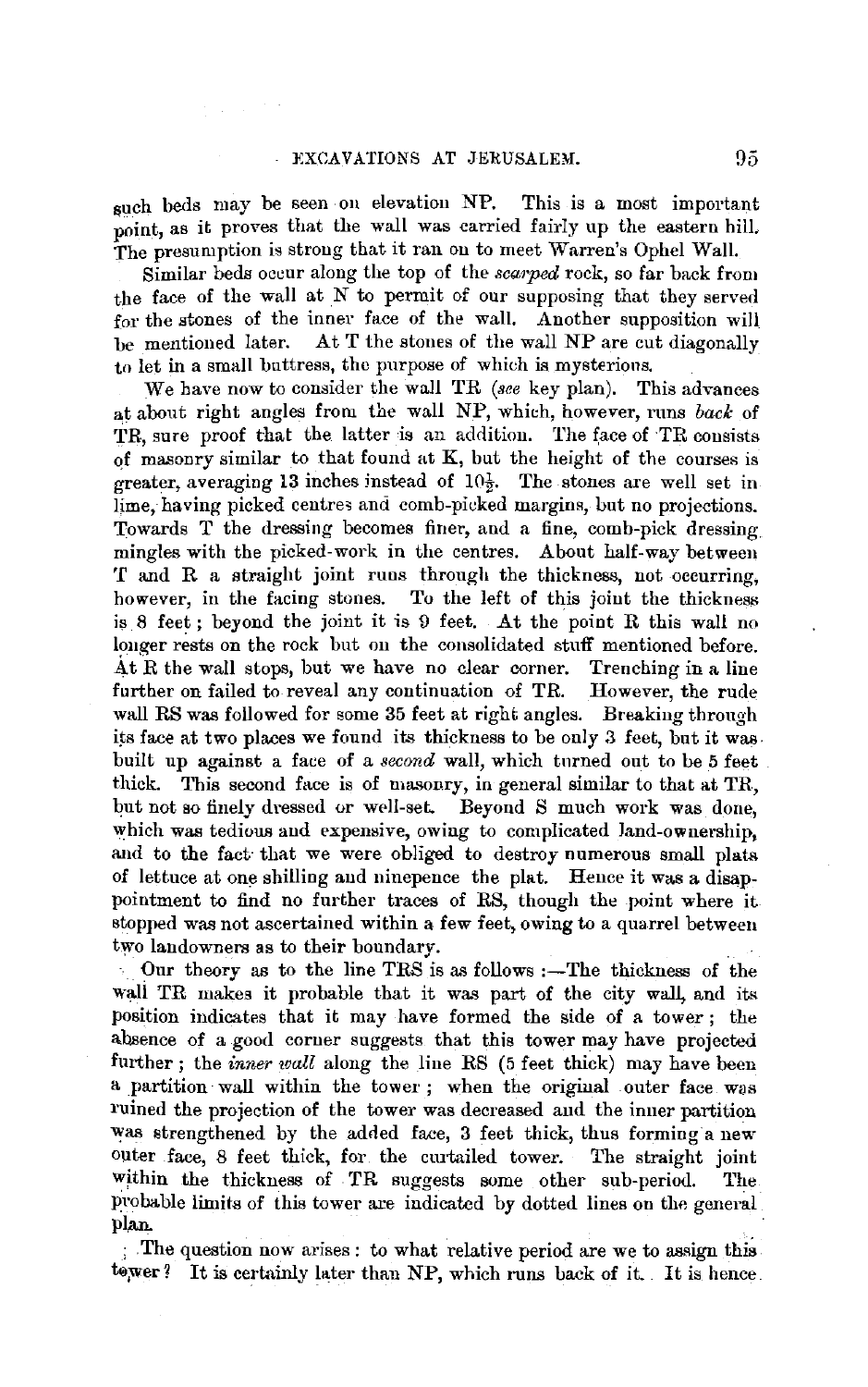later than HIM, of which  $NP$  is a continuation. But it seems also probable that it represents a tower built after **HIM** was abandoned, as tho long narrow passage between **IM** and **TR** is an arrangement difficult to explain, as the rock rising perpendicularly at the end of it shuts out the theory that a gate once existed there. Assuming, then, that this outer dam was abandoned, we may suggest that the inner dam, now existiug (marked "Present Wall of Old Pool" on key-plan), was built at a later· period, and used **fof'** the line of the city wall, which then ran along the stepped-up scarp at **M** *(see* elevation NP), and perhaps further ou made use of the old line at P. TRS may then be considered as a tower projecting from this new line of city wall. I am obliged to mention that this assumption necessitates the corollary that the masonry at the point of reparation  $K$  is older than the line  $TR$ , which is so similar to it. If, however, they are contemporaneous, the theory may be so far modified as to include  $K$  as a sort of buttress in the new system. This would still do away with the very long narrow passage. It is a pity that the mnchused road interfered with our determining the limits of the masonry at K, which does not continue to the next shaft.

A last period remains to be described. This is the wall TU, beliind which NP also runs. It is built on the ruined remains of the wall TR, and is also 8 feet thick. It consists of large rough rubble. The corner occurs at U, beyond which it was traced for a few feet. Long and unsuccessful search was made for it further on. We assume it to be a small tower projecting from the later line of wall when the tower TRS was destroyed.

The work described in these few pages cost us much thought and money. Owing to the nature of the ground and to the jealousy of small proprietors, the number of shafts sunk relative to the length of tunnels bored was far greater than ever before. As some of the walls examined ran parallel and near to each other, the ground was-pretty well honeycombed. The vegetables destroyed were of the more expensive varieties. The matter was much complicated by the various reparations and rebuildings. But it is just these that give the corner its great importance in the history of Jerusalem fortification, and justify the expenditure of time and money. These various reconstructions have been shown on the plans. Our study of these, on the ground, have forced us to admit  $five$ *distinct periods,* some of them showing indications of sub-periods, for the wall crossing the Tyropæon below the Old Pool and running up the eastern hill. At the risk of some repetition, we may recapitulate these in order: $-$ 

1. The wall with advancing buttresses, built without lime. This wall is in general 8 feet thick, but rests on a base-wall projecting in a line with the buttress faces, which project 11 feet from the upper wall, giving 19 feet as the thickness of the base-wall. A large corner buttress occurs at HI, the line running back north-west to the point  $N$ , and then turning up the hill in a north-easterly direction. Between the corner I and the point N this first wall had been much damaged, but the original

96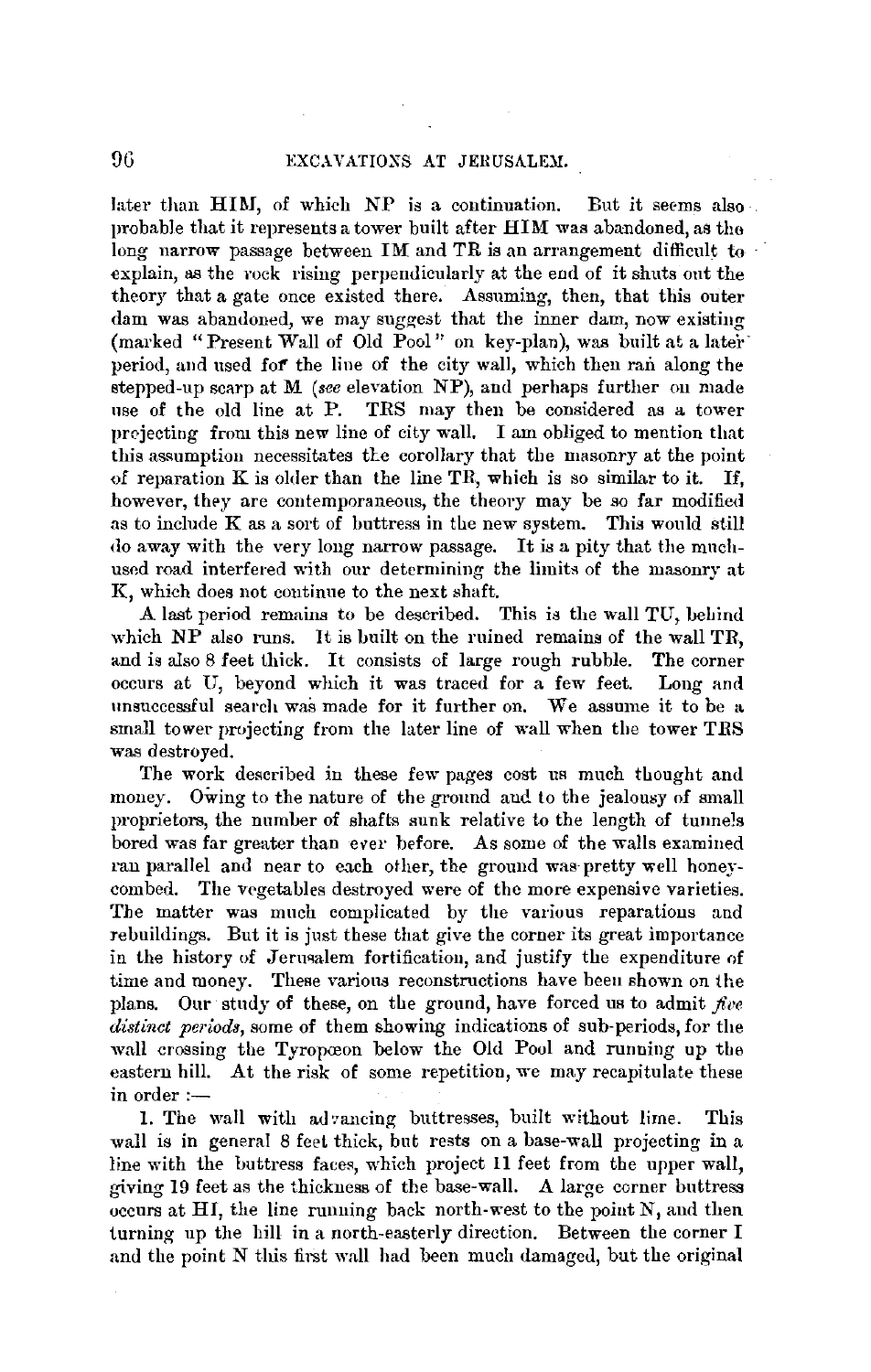masonry is *in situ* at *3.* This system is represented on the key-plan in solid black.

2. The second period consists of a strengthening of the first by filling up the spaces between the buttresses with masonry carried up from the hase-wall, thus giving about 19 feet as the thickness of the dam along its entire length. The ruined corner buttress was repaired, but its angle was altered. The character of the masonry of this first reparation may be seen in the work at the left of "projection  $J$ ." No lime is used.

3. The masonry at K, so different from any observed elsewhere on the line, demands our recognition of a distinct reparation at this point. Not only are the stones smaller, but the dressing is peculiar, and the stones are set in lime.

The great strengthening of the wall across the valley was not sufficient to stand the pressure of water from the Old Pool, for its bulging forward necessitated the building of a rough retaining wall, seen in the cross-sections at F and I on plate facing p. 309 of the *Quarterly* for 1895. This work may have been contemporaneous with the reparation at K.

4. Thus far our recapitulation has been concerned with reparations on one line of wall. It has been shown before, however, that the tower TRS probably projected from an altered line of wall, *i.e.,* from a continuation of the present wall of Old Pool, when the lower dam had been abandoned. The similarity between the masonry along the line TR and that at K was noticed, and the possibility of  $K$ 's being a buttress on the new line was admitted. But we would still have four periods up to this point, for, if  $K$  does not belong to the earlier dam wall, then the second strengthening of this dam would be earlier than K, thus falling under a distinct period. Indications of sub-periods in the tower TRS have been shown to exist.

5. The line TU has been taken to represent a tower projecting from the supposed second line of wall, built upon the ruins of the tower TRS. This brings up the number of periods to five.

We have presented to the reader the facts from which we have deduced these five periods, and our reasons for deducing them. Hemay not entirely agree with us in either the number or in the order of the periods deduced. The important point is that these various. reconstructions actually exist. Any one glancing at the elevations, without reading a word of my explanation, will admit this. A wall may present one of two kinds of patchwork. It may have been buil at one time out of various kinds of old material, which will then bo jumbled together. Or the patchwork may result from reparations, effected at different times, in which case we would find blocks of homogeneous material, set in a distinct manner, extending for some considerable length. Such is the patchwork we are now considering. Whatever may be the exact relation of these various reconstructions. they declare one fact: at many periods in the history of Jerusalem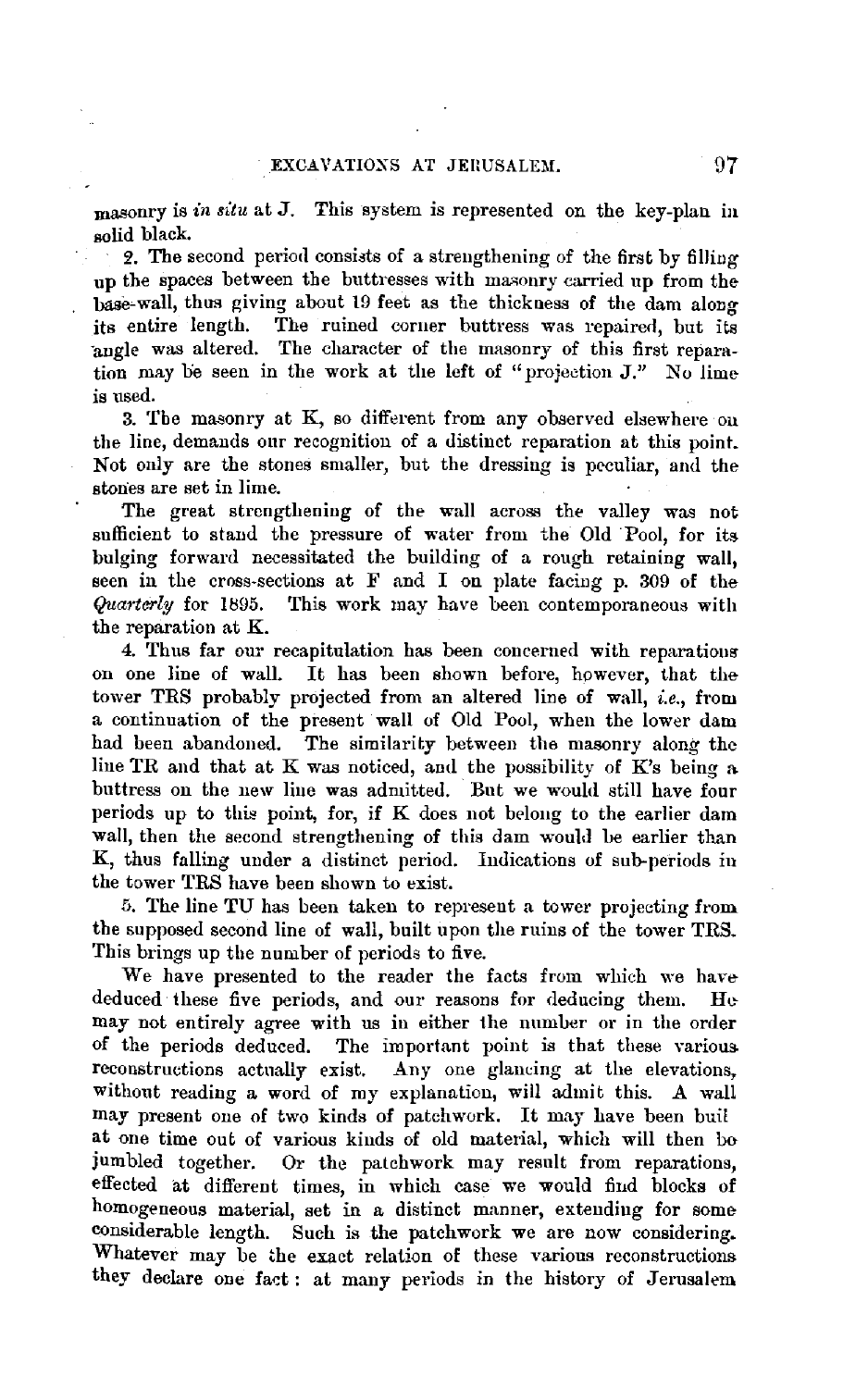the city wall crossed the Tyropaon below the Old Pool. The continuation of the line up the rock of the eastern hill proves that we are dealing with no mere dam wall. While excavating is still going on the digger should be careful in making. historical deductions. However, I will venture my tentative opinion that our buttressed wall (built without lime) is the old Jewish wall, which, when the Siloam Aqueduct was constructed, in all probability included the pool within the city; The various reparations on it may have been the work of later Jewish kings. Leaving the line at the time of Herod an open question, we have to account for the tower TRS, which appears to belong to the line of the present existing dam wall, built after the old dam was abandoned. Eudocia found the pool excluded from the city and she included it; hence these works may have been the reconstruction. One thing is clear : the various periods along this line represent many builders, and Eudocia can hardly have been the first ; hence it is reasonable to suppose that some of it must have been ruined and abandoned when she began the work.

Interesting light has been thrown upon the extent of the Old **Pool;**  which reached to the buttress HI. We have shown elsewhere how the roughly-built. retaining wall was permeated by a natural cement formed of carbonate of lime, produced by the action of water on the stones,. doubtless through leakage or overflow from the pool. This exceedingly hard "stuff" was found also all around the buttress HI; none of it remains at K, but it occurs beyond. It extends as far as R, the later. wall TR at that point being built upon it.

Reference has been made to the conduit closed by the wall NP which: was built back into it. On the key-plan a branch may be seen to enter it from the right. This branch seems to be the main line of Schick's '' Second Aqueduct" from the Virgin's Fountain to the Pool of Siloam (compare plan facing p. 13 of the *Quarterly* for 1891). These conduits: are hewn in the solid rock. The branch conduit is at least 7 feet high ; its floor being 5 feet· 9 inches higher than that of the other, the drop being almost perpendicular. At the point of junction the main conduit is over 13 feet high, but its roof drops 5 feet at the point where the back of the wall NP is let in. The wall NP is clearly later than this part of, the conduit. But we cannot tell whether it be later. or earlier than the, branch aqueduct conduit which, as I have said, represents part of Schick's, " Second Aqueduct."

On p. 12 of the last report  $I$  spoke of a wall and scarp found to the west of the series of shafts sunk across the Tyropoeon, separated from. these by a road. Though the wall was built of small, rough stones (set. in lime), in courses averaging only 10 inches. high, its thickness, ascer-. tained at a point where it is built directly on the scarp to be 8 feet. decided us to follow it. Elsewhere the thickness:could not be determined: as its foundations are built *against* the scarp (12 inches out), the part, once higher than the top of the scarp being ruined. It had heen traced north to the road and south to a point where it had been ruined, the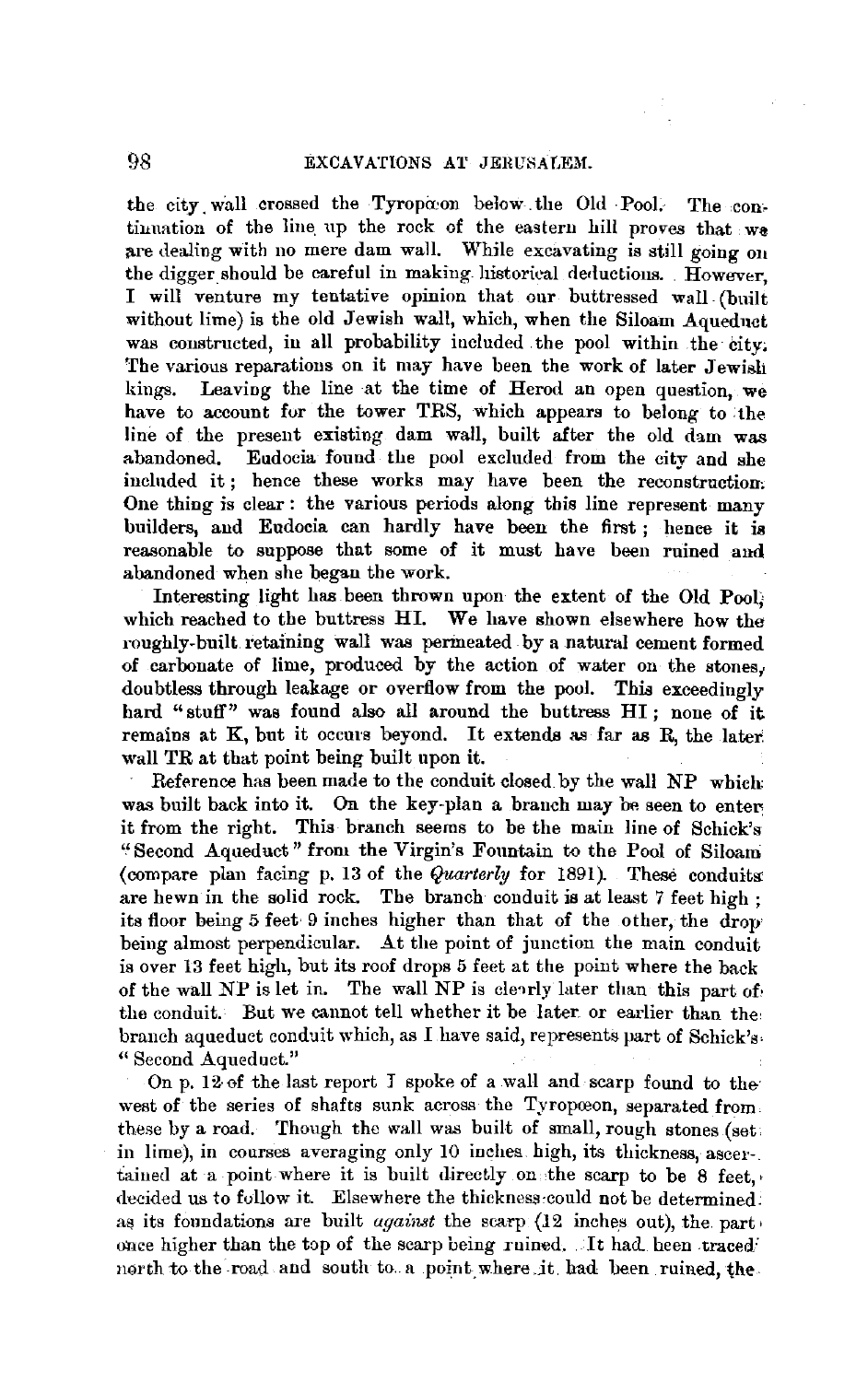scarp running on with two turnings. Our excavations since, while takiug considerable thought and labour, have been negative in their results. A shaft was made to the north, beyond the. road. A rough wall, partly in the rock, was found in the line desired, but only  $4\frac{1}{2}$  feet thick. Pushing west from its inside face for 9 feet, under the road, we found a-wall. running apparently parallel, of similar thickness and material. These two walls evidently belong to a small house. Between these two walls, and outside the first one, were the parallel walls of a cemented Birket, 4½ feet thick, older than the house. We trenched and tunnelled for some 30 feet along the descending rock east from the first wall, in order to catch auy turn of the scarp or wall desired, with no results beyond the finding of another rude wall 4 feet thick. Thinking that the Birket may have  $\alpha$ <sub>ccurred</sub> within the thickness of the desired wall (as sometimes happens, notably in the Crusading Wall discovered in the western hill) we followed the western Birket wall beyond the Birket limits, where its thickness was still found to be only 4 feet. In this tunnel another Birket was crossed.

In the meantime we were following the scarp at the southern end of the line discovered last season. This had been proved to be earlier than the wall built partly on it and partly against it, but it still was thought to represent possibly an earlier line of wall. It was followed this season along various turnings for over 50 feet. It is never more than 10 feet high, and its top is buried under only a few feet of soil. At one place a large chamber has been hewn back into the roek, with apertures, like small cupboards,.cut into its sides, similar to other niches found at other points of the scarp, clear indication that we were following a system of rock-hewn dwellings, such as we had found before on this same line, and such as occur at many places on this western hill. The rock, forming the back wall of this chamber, was plastered. A thin wall of masonry enclosed it in front. The many windings of the scarp, occurring close together, while quite explicable on the theory of dwellings, would have no place on a scarp hewn for the base of a wall, hence this excavation was abandoned.

. Owing to many causes the year 1896 was the most trying one I have experienced since I began to excavate. The beginning of it found us in Jerusalem with only a few days of work to be done before we should close for the winter, but so uncertain was the weather that we had to, snatch a day here and a day there from the storms and we could not get off before Jannary 22nd. The very day after our return in March,. our valued foreman, Abu Selim, was taken ill with pneumonia and died, a week after. Yusif, our servant, was put in as foreman, but how we missed the tall commanding figure of Abu Selim, and his cheery welcomewhenever we visited the shafts ! The rainy season was very late and continued to interrupt our work. Then came the second sudden blowthe death of Ibrahim Effendi, our Commissioner. Fortunately we were able to keep the post in the family of the Khaldi to whom the excavations owe so much, and the son of Ibrahim Effendi was appointed. Showkat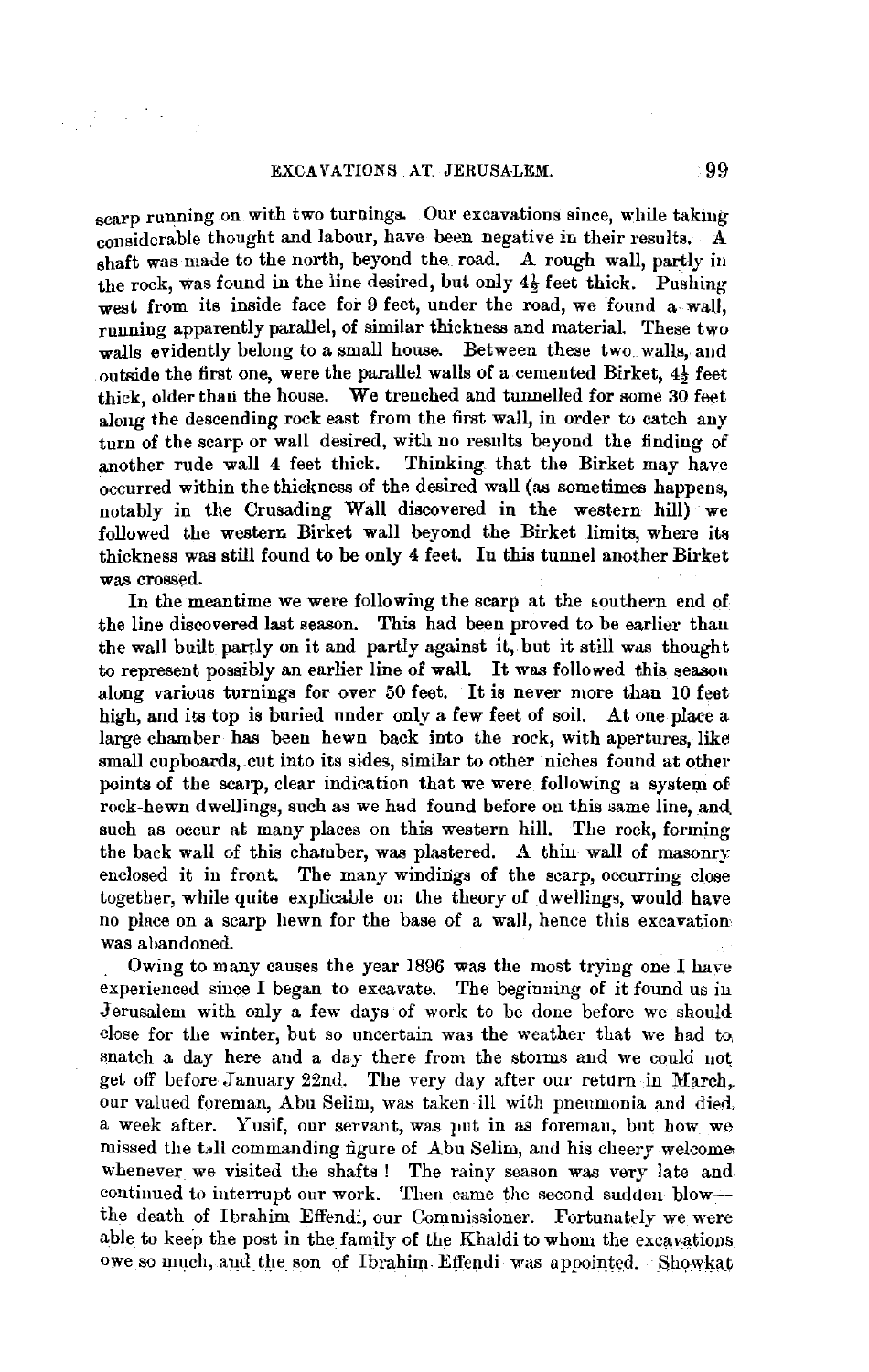Effendi has carried on the admirable traditions of his father, and has always shown himself anxious to serve our interests.

By the end of April we had at last settled down to steady work which we hoped to continue without interruption through the year, but the last day of our permit came on May 12th, and the notice of its renewal had not arrived ! Then followed a period of waiting, writing, telegraphing, far more wearing than the hardest work. Meanwhile came the attack upon us, resulting in the Lreaking of Mr. Dickie's arm. I preferred to stick to the camp, but the weather had become terribly hot, and I found that a tent was no place for literary work in the middle of a summer's day. The delay grew more and more tantalising. The workmen were waiting, the tools were at hand, the weather was propitious, the clues were waiting to be unravelled-and yet we could not work.

With the permission to continue, which arrived in July, our luck changed. By increasing the number of shafts we were able to make up for lost time. Important discoveries at once begun to cheer us. After a while Mr. Dickie was able to return to camp and to work. Yusif soon showed a gratifying aptitude for his new responsibilities, and, notwithstanding his youthfulness, secured the respect of the workmen. The mantle of Abu Selim seems to have fallen upon him. He shows true interest in the work, and amuses himself-and us !- by making plans on paper, mixing ground-plan and elevations in the manner of the ancient geographers. He follows a due with the instinct of an archreological fox-hound, but his enthusiasm fails to bear him up when we are seeking to prove a negative. To this scientific height his spirit does not rise, aud he hails with an instantly reviving interest the orders to stop work on a long tunnel that has yielded no positive results. In this interest the workmen share. Whether they find a building or not their pay is the same, but when following an important clue they work with increased vigour. Indeed they are often quite disheartened when a shaft proves unsuccessful. The excavation of the Great Scarp, the Steps, and the Church, all within the same limited area, involved a honey-combing of the ground, but I am happy not to chronicle a single accident. Once a supposed crack in the side of a shaft threatened to produce a panic, which was averted by changing the head of the gang. The brave Ahmed was called from another tunnel, and his superb scorn of the supposed danger proved an effectual discipline. The Byzantiue Church attracted numerous visitors, especially of the ecclesiastical orders, and as this could be approached at one point by a hole in the terrace, we were obligtd to keep a guard at this entrance on Sundays. As we were working in a field held in common by the people of Siloam, we agreed to clear the Pool of a lot of rubbish which had fallen in, and further gratified them by facilitating the approach to the opening of the tunnel. This helped our work in many ways.

Thanks to the kindness of Père Germer, our camp was pitched in the land of the Augustinians, but we hired a little one-roomed house,, with a cellar below, situated on the slope of the western hill some 150 feet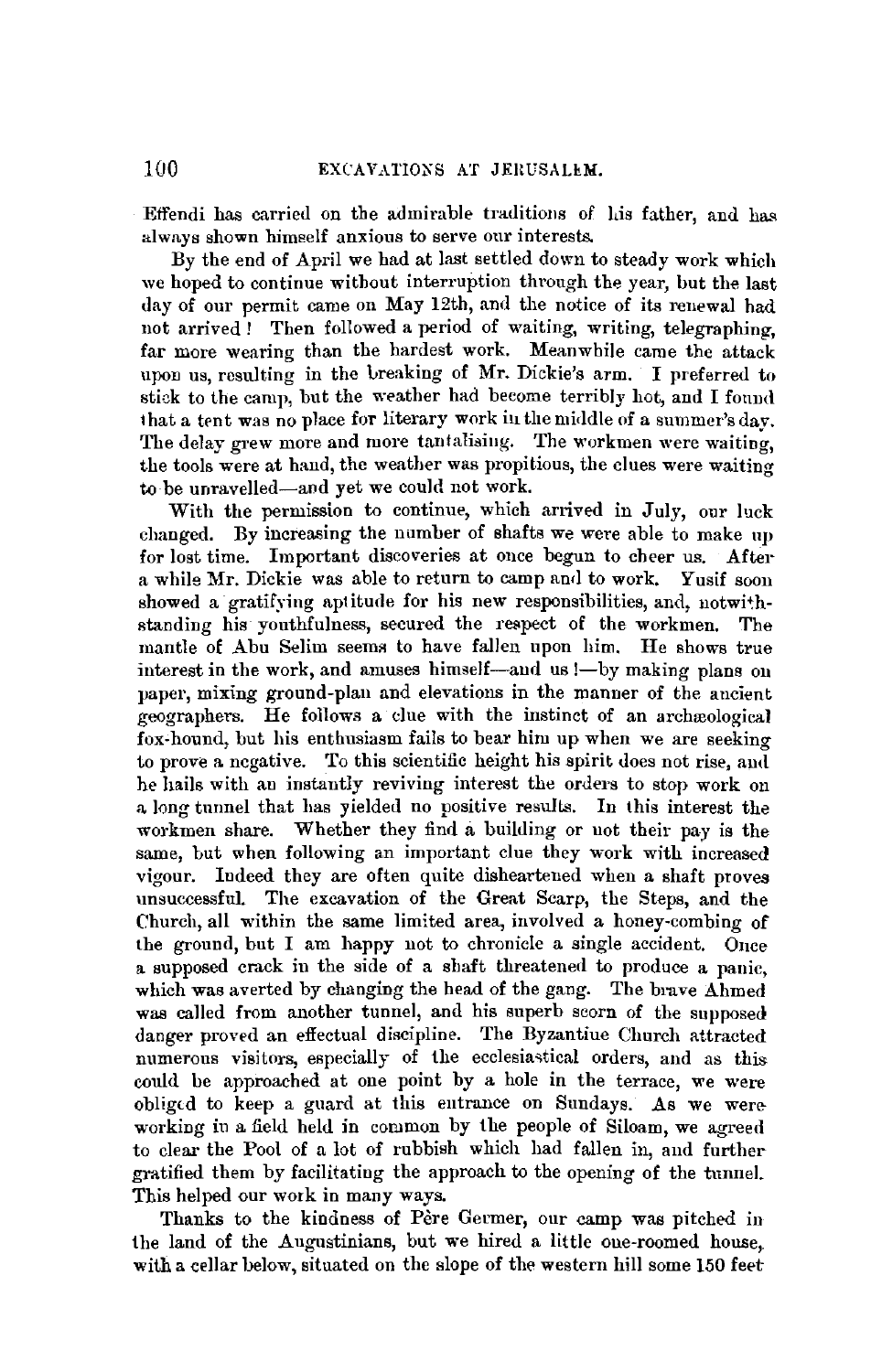## EXCAVATIONS AT JERUSALEM. **101**

above the Old Pool, and just within the line of the ancient city wall. Here we stored our wooden frames, and kept our few antiquities, and here Mr. Dickie drew his plans. On hot days, when the tents became unbearable, we lunched in this upper room. From the door we could look up the Valley of Hinnom, from one window down upon Bir Ayûb. and from another we could see our shafts in the Tyropceon and on the eastern hill. We were thus within instant call if anything important turned up between our regular visits. When the rains drove us to the hotel, Yusif and our servant moved to this room, where every evening a number of Siloam people sat and drank coffee. These little receptions



CAPITAL FROM THE BYZANTINE CHURCH FOUND IN THE EXCAVATIONS AT THE POOL OF SILOAM.

had their value in establishing friendly relations with the owners of cauliflower and cabbage upon which we had designs. I look forward to some distant day when I may visit Jerusalem and walk the streets without having to eye everyone I meet as a possible owner of vegetables.

The work began at sunrise. As a rule we did not visit the excavations till after the half-hour's break for the men's breakfast at eight o'clock. Then all the shafts were visited, and various practical matters discussed with the foreman-the shoring up of a bad tunnel, the obstinacy (from our point of view) of some landowner uninterested in Jerusalem topography ; the best (and cheapest) method of awakening such an interest; the laziness of some workmen.